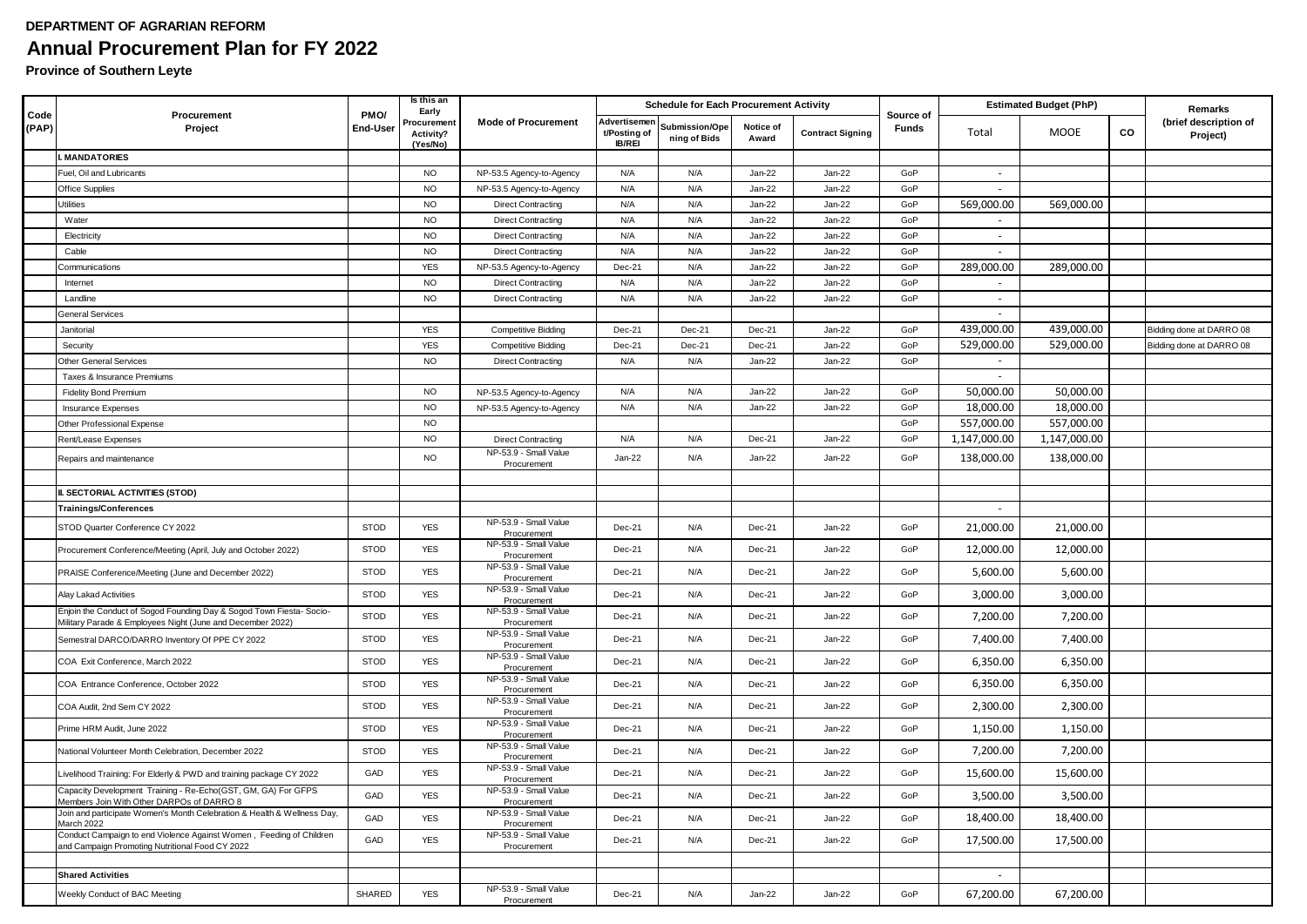## **DEPARTMENT OF AGRARIAN REFORM Annual Procurement Plan for FY 2022**

**Province of Southern Leyte**

|               | Procurement<br>Project                                                                                                               | PMO/<br>End-User | Is this an<br>Early                  |                                      |                                               | <b>Schedule for Each Procurement Activity</b> |                    |                         | Source of<br><b>Funds</b> | <b>Estimated Budget (PhP)</b> |             |    | Remarks                           |
|---------------|--------------------------------------------------------------------------------------------------------------------------------------|------------------|--------------------------------------|--------------------------------------|-----------------------------------------------|-----------------------------------------------|--------------------|-------------------------|---------------------------|-------------------------------|-------------|----|-----------------------------------|
| Code<br>(PAP) |                                                                                                                                      |                  | 'rocurement<br>Activity?<br>(Yes/No) | <b>Mode of Procurement</b>           | Advertisemen<br>t/Posting of<br><b>IB/REI</b> | Submission/Ope<br>ning of Bids                | Notice of<br>Award | <b>Contract Signing</b> |                           | Total                         | <b>MOOE</b> | CO | (brief description of<br>Project) |
|               | <b>Conduct of Deliberation Meeting</b>                                                                                               | SHARED           | <b>YES</b>                           | NP-53.9 - Small Value<br>Procurement | Dec-21                                        | N/A                                           | Jan-22             | Jan-22                  | GoP                       | 41,400.00                     | 41,400.00   |    |                                   |
|               | Monthly EXECOM Meeting                                                                                                               | SHARED           | <b>YES</b>                           | NP-53.9 - Small Value<br>Procurement | Jan-22                                        | N/A                                           | Jan-22             | $Jan-22$                | GoP                       | 63,000.00                     | 63,000.00   |    |                                   |
|               | Monthly Virtual Meetings/Conferences                                                                                                 | SHARED           | <b>YES</b>                           | NP-53.9 - Small Value<br>Procurement | Dec-21                                        | N/A                                           | Jan-22             | $Jan-22$                | GoP                       | 138,600.00                    | 138,600.00  |    |                                   |
|               | Conduct of CARP Anniversary Celebration                                                                                              | SHARED           | <b>YES</b>                           | NP-53.9 - Small Value<br>Procurement | Dec-21                                        | N/A                                           | Jan-22             | $Jan-22$                | GoP                       | 76,900.00                     | 76,900.00   |    |                                   |
|               | Attendance to the Sogod Founding Day                                                                                                 | SHARED           | <b>YES</b>                           | NP-53.9 - Small Value<br>Procurement | Dec-21                                        | N/A                                           | Jan-22             | Jan-22                  | GoP                       | 8,400.00                      | 8,400.00    |    |                                   |
|               | Attendance to the Southern Leyte Founding Day                                                                                        | SHARED           | <b>NO</b>                            | NP-53.9 - Small Value<br>Procurement | Dec-21                                        | N/A                                           | Jan-22             | $Jan-22$                | GoP                       | 86,000.00                     | 86,000.00   |    |                                   |
|               | Conduct of CSC Family Day                                                                                                            | SHARED           | <b>NO</b>                            | NP-53.9 - Small Value<br>Procurement | Dec-21                                        | N/A                                           | Jan-22             | Jan-22                  | GoP                       | 50,320.00                     | 50,320.00   |    |                                   |
|               | Conduct of Year end Assessment and Strategic Planning                                                                                | SHARED           | <b>NO</b>                            | NP-53.9 - Small Value                | Dec-21                                        | N/A                                           | Jan-22             | $Jan-22$                | GoP                       | 76,880.00                     | 76,880.00   |    |                                   |
|               | December 15 Employee's Night                                                                                                         | SHARED           | <b>NO</b>                            | Procurement<br>NP-53.9 - Small Value | Dec-21                                        | N/A                                           | Jan-22             | Jan-22                  | GoP                       | 8,400.00                      | 8,400.00    |    |                                   |
|               |                                                                                                                                      |                  |                                      | Procurement                          |                                               |                                               |                    |                         |                           |                               |             |    |                                   |
|               | <b>LAND TENURE SERVICES (LTS)</b>                                                                                                    |                  |                                      |                                      |                                               |                                               |                    |                         |                           |                               |             |    |                                   |
|               | <b>Trainings/Conferences</b>                                                                                                         |                  |                                      |                                      |                                               |                                               |                    |                         |                           | $\blacksquare$                |             |    |                                   |
|               | CY 2022 LTS Target setting and IPCR Preparation with MARPOs and Field<br>Personnel                                                   | LTSP             | <b>YES</b>                           | NP-53.9 - Small Value<br>Procurement | Dec-21                                        | N/A                                           | Dec-21             | $Jan-22$                | GoP                       | 10,000.00                     | 10,000.00   |    |                                   |
|               | Provincial Staff Meeting/MARPOs Conference                                                                                           | LTSP             | <b>NO</b>                            | NP-53.9 - Small Value<br>Procurement | Jan-22                                        | N/A                                           | Jan-22             | $Jan-22$                | GoP                       | 15,000.00                     | 15,000.00   |    |                                   |
|               | Quarterly Assessment Workshop and Target Updating                                                                                    | <b>LTSP</b>      | <b>YES</b>                           | NP-53.9 - Small Value<br>Procurement | Dec-21                                        | N/A                                           | Jan-22             | $Jan-22$                | GoP                       | 45,000.00                     | 45,000.00   |    |                                   |
|               | Year End Assessment Conference cum Strategic Planning and Fellowship<br>CY 2022                                                      | LTSP             | <b>YES</b>                           | NP-53.9 - Small Value<br>Procurement | Jan-22                                        | N/A                                           | Jan-22             | Jan-22                  | GoP                       | 55,000.00                     | 55,000.00   |    |                                   |
|               | Survey - by Admin                                                                                                                    | <b>LTSP</b>      |                                      |                                      |                                               |                                               |                    |                         | GoP                       | 75,000.00                     | 75,000.00   |    |                                   |
|               | Miscellaneous Expense                                                                                                                | LTSP             | <b>NO</b>                            | NP-53.9 - Small Value<br>Procurement | Jan-22                                        | N/A                                           | Jan-22             | $Jan-22$                | GoP                       | 10,000.00                     | 10,000.00   |    |                                   |
|               | <b>Professional Services</b>                                                                                                         | LTSP             | <b>NO</b>                            |                                      |                                               |                                               |                    |                         | GoP                       | 10,000.00                     | 10,000.00   |    |                                   |
|               | Repairs and maintenance                                                                                                              | <b>LTSP</b>      | <b>NO</b>                            |                                      |                                               |                                               |                    |                         | GoP                       | 10,000.00                     | 10,000.00   |    |                                   |
|               | AGRARIAN LEGAL SERVICES (ALS)- ADJUDICATION                                                                                          |                  |                                      |                                      |                                               |                                               |                    |                         |                           |                               |             |    |                                   |
|               | <b>Trainings/Conferences</b>                                                                                                         |                  |                                      |                                      |                                               |                                               |                    |                         |                           | $\sim$                        |             |    |                                   |
|               | Monthly DARAB Conference/Meeting CY 2022                                                                                             | <b>DARAB</b>     | <b>YES</b>                           | NP-53.9 - Small Value                | Dec-21                                        | N/A                                           | Jan-22             | Jan-22                  | GoP                       | 230,400.00                    | 230,400.00  |    |                                   |
|               | Quarterly DARAB Conference/Meeting CY 2022                                                                                           | <b>DARAB</b>     | <b>YES</b>                           | Procurement<br>NP-53.9 - Small Value | Dec-21                                        | N/A                                           | Jan-22             | $Jan-22$                | GoP                       | 76,800.00                     | 76,800.00   |    |                                   |
|               | Year End Assessment                                                                                                                  | DARAB            | <b>NO</b>                            | Procurement<br>NP-53.9 - Small Value | $Jan-22$                                      | N/A                                           | Jan-22             | $Jan-22$                | GoP                       | 108,000.00                    | 108,000.00  |    |                                   |
|               | Accommodation/Rental of Room                                                                                                         | DARAB            | <b>YES</b>                           | Procurement<br>NP-53.9 - Small Value | Dec-21                                        | Dec-21                                        | Dec-21             | Dec-21                  | GoP                       | 48,000.00                     | 48,000.00   |    |                                   |
|               | Other DARAB Conferences (unforeseen) CY 2022                                                                                         | DARAB            | <b>NO</b>                            | Procurement<br>NP-53.9 - Small Value | Jan-22                                        | N/A                                           | Jan-22             | Jan-22                  | GoP                       | 131,800.00                    | 131,800.00  |    |                                   |
|               | <b>Professional Services</b>                                                                                                         | <b>DARAB</b>     |                                      | Procurement                          |                                               |                                               |                    |                         | GoP                       | 298,350.00                    | 298,350.00  |    |                                   |
|               | Representation expenses                                                                                                              | <b>DARAB</b>     |                                      |                                      |                                               |                                               |                    |                         | GoP                       | 170,000.00                    | 170,000.00  |    |                                   |
|               |                                                                                                                                      |                  |                                      |                                      |                                               |                                               |                    |                         |                           |                               |             |    |                                   |
|               | <b>AGRARIAN LEGAL SERVICES (ALS)- LEGAL</b>                                                                                          |                  |                                      |                                      |                                               |                                               |                    |                         |                           |                               |             |    |                                   |
|               | <b>Trainings/Conferences</b>                                                                                                         |                  |                                      |                                      |                                               |                                               |                    |                         |                           |                               |             |    |                                   |
|               | Quarterly Legal Conference/Meeting CY 2022                                                                                           | LEGAL            | <b>YES</b>                           | NP-53.9 - Small Value<br>Procurement | Dec-21                                        | N/A                                           | Jan-22             | $Jan-22$                | GoP                       | 16,800.00                     | 16,800.00   |    |                                   |
|               | BARC Orientation with Barangay Chaiman CY 2022                                                                                       | LEGAL            | <b>NO</b>                            | NP-53.9 - Small Value<br>Procurement | Jan-22                                        | N/A                                           | Jan-22             | Jan-22                  | GoP                       | 75,000.00                     | 75,000.00   |    |                                   |
|               | Joint Legal & LTS Provincial Staff and MAROS and Monitoring Levelling Of<br>CY 2022                                                  | LEGAL            | <b>NO</b>                            | NP-53.9 - Small Value<br>Procurement | Jan-22                                        | N/A                                           | Jan-22             | $Jan-22$                | GoP                       | 11,000.00                     | 11,000.00   |    |                                   |
|               | Year End Assessment and Monitoring, Legal Staff and LTS Staff Composed<br>of MARPO'S and Selected Technical Personnel, December 2022 | LEGAL            | <b>NO</b>                            | NP-53.9 - Small Value<br>Procurement | $Jan-22$                                      | N/A                                           | $Jan-22$           | $Jan-22$                | GoP                       | 7,000.00                      | 7,000.00    |    |                                   |